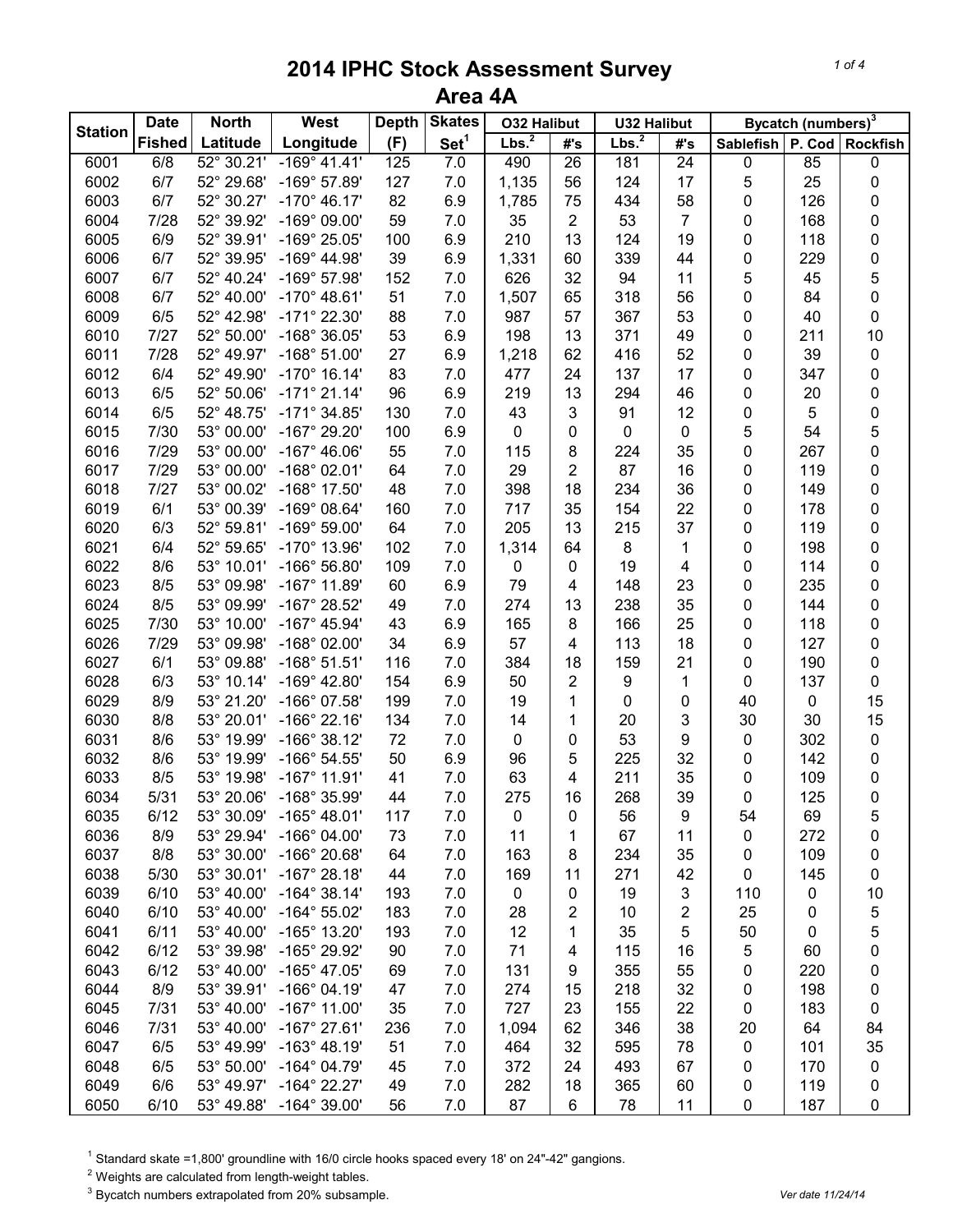| <b>Station</b> | <b>Date</b>   | <b>North</b> | <b>Skates</b><br>West<br><b>Depth</b><br><b>O32 Halibut</b><br><b>U32 Halibut</b> |           |                  | Bycatch (numbers) <sup>3</sup> |                |                   |                 |           |                  |                     |
|----------------|---------------|--------------|-----------------------------------------------------------------------------------|-----------|------------------|--------------------------------|----------------|-------------------|-----------------|-----------|------------------|---------------------|
|                | <b>Fished</b> | Latitude     | Longitude                                                                         | (F)       | Set <sup>1</sup> | Lbs. <sup>2</sup>              | #'s            | Lbs. <sup>2</sup> | #'s             | Sablefish |                  | P. Cod Rockfish     |
| 6051           | 6/9           | 53° 49.97'   | $-164^{\circ} 56.00'$                                                             | 63        | 7.0              | 42                             | $\overline{3}$ | 113               | $\overline{17}$ | $\pmb{0}$ | $\overline{30}$  | 0                   |
| 6052           | 6/11          | 53° 50.00'   | $-165^{\circ}$ 11.80'                                                             | 58        | 7.0              | 40                             | 3              | 235               | 36              | 0         | 130              | $\pmb{0}$           |
| 6053           | 6/11          | 53° 50.00'   | -165° 28.98'                                                                      | 51        | 7.0              | 0                              | 0              | 115               | 20              | 0         | 220              | 0                   |
| 6054           | 6/13          | 53° 49.78'   | $-165^{\circ}$ 46.00'                                                             | 43        | 7.0              | 11                             | 1              | 58                | 10              | 0         | 210              | 0                   |
| 6055           | 8/4           | 53° 49.98'   | -166° 02.89'                                                                      | 41        | 7.0              | 665                            | 37             | 330               | 47              | 0         | 74               | $\pmb{0}$           |
| 6056           | 8/4           | 53° 49.98'   | -166° 19.59'                                                                      | 139       | 6.9              | 330                            | 16             | 41                | 5               | 0         | 206              | 5                   |
| 6057           | 6/5           | 54° 00.19'   | $-164^{\circ}$ 06.02'                                                             | 43        | 7.0              | 108                            | 5              | 269               | 43              | 0         | 175              | $\mathsf 0$         |
| 6058           | 6/6           | 54° 00.01'   | $-164^{\circ}$ 22.81'                                                             | 57        | $7.0$            | 11                             | 1              | 139               | 25              | 0         | 325              | $\pmb{0}$           |
| 6059           | 6/6           | 54° 00.01'   | -164° 39.95'                                                                      | 55        | 7.0              | 58                             | 4              | 166               | 24              | 0         | 65               | $\pmb{0}$           |
| 6060           | 6/9           | 54° 00.00'   | $-164^{\circ}$ 57.09'                                                             | 44        | 7.0              | 53                             | 3              | 118               | 24              | 0         | 85               | $\pmb{0}$           |
| 6061           | 6/9           | 53° 59.98'   | $-165^{\circ}$ 12.00'                                                             | 42        | 7.0              | 867                            | 43             | 463               | 62              | 0         | 160              | $\pmb{0}$           |
| 6062           | 6/13          | 54° 00.01'   | $-165^{\circ}$ 29.17'                                                             | 42        | 7.0              | 186                            | 8              | 62                | 9               | 0         | 280              | $\mathsf{O}\xspace$ |
| 6063           | 6/13          | 54° 00.00'   | $-165^{\circ}$ 46.01'                                                             | 48        | 7.0              | 791                            | 39             | 620               | 87              | 0         | 65               | $\mathsf{O}\xspace$ |
| 6064           | 7/8           | 54° 09.98'   | $-164^{\circ}$ 07.08'                                                             | 39        | 7.0              | 118                            | 8              | 160               | 24              | 0         | 195              | $\mathsf{O}\xspace$ |
| 6065           | 7/8           | 54° 09.93'   | -164° 24.98'                                                                      | 49        | 7.0              | 148                            | 11             | 250               | 37              | 0         | 35               | 0                   |
| 6066           | 6/7           | 54° 09.97'   | $-164^{\circ}$ 39.64'                                                             | 42        | 7.0              | 378                            | 21             | 370               | 53              | 0         | 110              | 0                   |
| 6201           | 8/8           | 53° 29.86'   | $-166^{\circ}$ 37.47'                                                             | 44        | 6.9              | 528                            | 26             | 329               | 50              | 0         | 25               | 0                   |
| 6202           | 5/30          | 53° 30.29'   | $-167^{\circ}$ 44.79'                                                             | 40        | 7.0              | $\mathbf 0$                    | 0              | 22                | 3               | 0         | 129              | 0                   |
| 6203           | 7/26          | 53° 49.98'   | $-167^\circ$ 11.02'                                                               | 45        | 7.0              | 590                            | 30             | 296               | 41              | 0         | 173              | 5                   |
| 6204           | 8/3           | 54° 00.33'   | -166° 19.98'                                                                      | 52        | 7.0              | 912                            | 32             | 60                | 7               | 0         | 129              | 0                   |
| 6205           | 7/26          | 54° 00.10'   | $-166^{\circ} 54.12'$                                                             | 45        | 6.9              | 324                            | 15             | 248               | 36              | 0         | 83               | 0                   |
| 6206           | 6/7           | 54° 10.21'   | $-164^{\circ}$ 57.24'                                                             | 27        | 7.0              | 395                            | 20             | 50                | 6               | 0         | 149              | 0                   |
| 6207           | 6/8           | 54° 09.95'   | -165° 11.98'                                                                      | 35        | $7.0$            | 1,263                          | 60             | 407               | 56              | 0         | 50               | $\pmb{0}$           |
| 6208           | 8/3           | 54° 09.84'   | -166° 19.90'                                                                      | 104       | 7.0              | 155                            | 12             | 185               | 23              | 0         | 144              | $\pmb{0}$           |
| 6209           | 7/8           | 54° 20.00'   | $-164^{\circ}$ 24.98'                                                             | 56        | $7.0$            | 68                             | $\overline{4}$ | 137               | 24              | 0         | 15               | $\pmb{0}$           |
| 6210           | 6/7           | 54° 20.75'   | $-164^{\circ}$ 42.09'                                                             | 36        | 7.0              | 147                            | 10             | 412               | 59              | 0         | 335              | $\pmb{0}$           |
| 6211           | 6/8           | 54° 18.98'   | $-165^{\circ}$ 11.88'                                                             | 89        | 7.0              | 146                            | 10             | 299               | 48              | 0         | 10               | $\pmb{0}$           |
| 6212           | 6/8           | 54° 19.80'   | $-165^{\circ}$ 23.13'                                                             | 50        | 7.0              | 336                            | 21             | 343               | 49              | 0         | 20               | $\pmb{0}$           |
| 6213           | 7/1           | 54° 20.00'   | $-165^{\circ}$ 44.07'                                                             | 51        | 7.0              | 228                            | 16             | 464               | 68              | 0         | 85               | 0                   |
| 6214           | 7/7           | 54° 29.98'   | $-165^{\circ}$ 10.78'                                                             | 54        | 7.0              | 707                            | 45             | 956               | 145             | 0         | 30               | $\pmb{0}$           |
| 6215           | 6/8           | 52° 09.50'   | $-171^{\circ}$ 52.55'                                                             | 161       | 7.2              | 892                            | 45             | 106               | 12              | 5         | 0                | 51                  |
| 6217           | 6/7           | 52° 19.96'   | $-170^{\circ}$ 46.75'                                                             | 146       | $7.0$            | 294                            | 14             | 47                | 5               | 10        | 81               | $\pmb{0}$           |
| 6218           | 7/6           | 52° 20.04'   | $-171^{\circ}$ 03.44'                                                             | 290       | 7.0              | $\mathbf 0$                    | 0              | $\pmb{0}$         | 0               | 5         | $\boldsymbol{0}$ | 5                   |
| 6219           | 7/5           | 52° 22.34'   | -171° 19.39'                                                                      | 102       | 7.0              | 169                            | 13             | 436               | 66              | 0         | 65               | $\pmb{0}$           |
| 6220           | 6/9           | 52° 20.09'   | $-171^{\circ}$ 35.98'                                                             | 189       | 7.0              | 1,619                          | 62             | 18                | 2               | 10        | 0                | 5                   |
| 6221           | 6/8           | 52° 19.91'   | $-171^{\circ}$ 52.25'                                                             | 163       | 7.0              | 2,050                          | 65             | 21                | 4               | 10        | 0                | 0                   |
| 6222           | 6/6           | 52° 30.40'   | $-170^{\circ}$ 14.28'                                                             | 118       | 7.0              | 567                            | 36             | 481               | 62              | 10        | 25               | 0                   |
| 6223           | 6/6           | 52° 29.86'   | -170° 30.63'                                                                      | 155       | 7.0              | 367                            | 24             | 180               | 22              | 15        | 15               | 0                   |
| 6225           | 6/6           | 52° 29.54'   | $-171^{\circ} 20.14'$                                                             | 31        | 7.0              | 2,139                          | 83             | 193               | 27              | $\pmb{0}$ | 10               | 0                   |
| 6227           | 6/5           | 52° 40.55'   | $-170^{\circ}$ 14.47'                                                             | 96        | 7.0              | 189                            | 12             | 71                | 8               | 0         | 218              | $\pmb{0}$           |
| 6229           | 7/4           | 52° 40.98'   | $-171^{\circ}$ 38.48'                                                             | 154       | 7.0              | 1,093                          | 41             | 25                | 3               | 25        | 0                | 10                  |
| 6230           | 6/9           | 52° 39.86'   | $-171^{\circ}$ 53.69'                                                             | 215       | 7.0              | 2,533                          | 78             | 55                | 6               | 10        | 0                | 20                  |
| 6232           | 6/5           | 52° 50.16'   | -170° 30.71'                                                                      | 144       | 7.0              | 14                             | 1              | 8                 | 1               | 0         | 228              | $\pmb{0}$           |
| 6233           | 7/2           | 52° 49.87'   | $-171^{\circ}$ 04.63'                                                             | 172       | 7.0              | 2,031                          | 101            | 273               | 31              | 0         | $\mathbf 0$      | 0                   |
| 6601           | 6/2           | 52° 50.18'   | $-169°09.61'$                                                                     | 20        | 7.0              | 1,172                          | 47             | 302               | 44              | 0         | 170              | 0                   |
|                |               | 53° 30.24'   |                                                                                   |           |                  | 94                             |                |                   |                 |           |                  |                     |
| 6602<br>6701   | 5/31<br>7/7   | 52° 11.37'   | $-168^\circ$ 19.57'<br>$-171^{\circ}$ 35.64'                                      | 42<br>301 | 6.8<br>7.0       |                                | $\overline{2}$ | 30                | 5               | 0         | 243              | 0                   |
|                |               |              | $-170^{\circ}$ 31.03'                                                             |           |                  | 0                              | 0              | 0                 | 0               | 15        | 0                | 10                  |
| 6702           | 6/6           | 52° 20.57'   |                                                                                   | 289       | 7.0              | 0                              | 0              | 0                 | 0               | 0         | 0                | 5                   |
| 6703           | 6/9           | 52° 30.18'   | $-169°$ 26.19'                                                                    | 344       | 7.0              | 0                              | 0              | 0                 | 0               | 0         | 0                | 0                   |
| 6705           | 7/4           |              | 52° 29.80' -171° 53.05'                                                           | 292       | 7.0              | 1,393                          | 32             | 9                 | 1               | 25        | 0                | $\mathbf 0$         |

<sup>1</sup> Standard skate =1,800' groundline with 16/0 circle hooks spaced every 18' on 24"-42" gangions.

Weights are calculated from length-weight tables.

<sup>3</sup> Bycatch numbers extrapolated from 20% subsample. *Vertal and the strape of the strape of the three filtheria* **control of the strape of the strape of the strape of the strape of the strape of the strape of the strape o**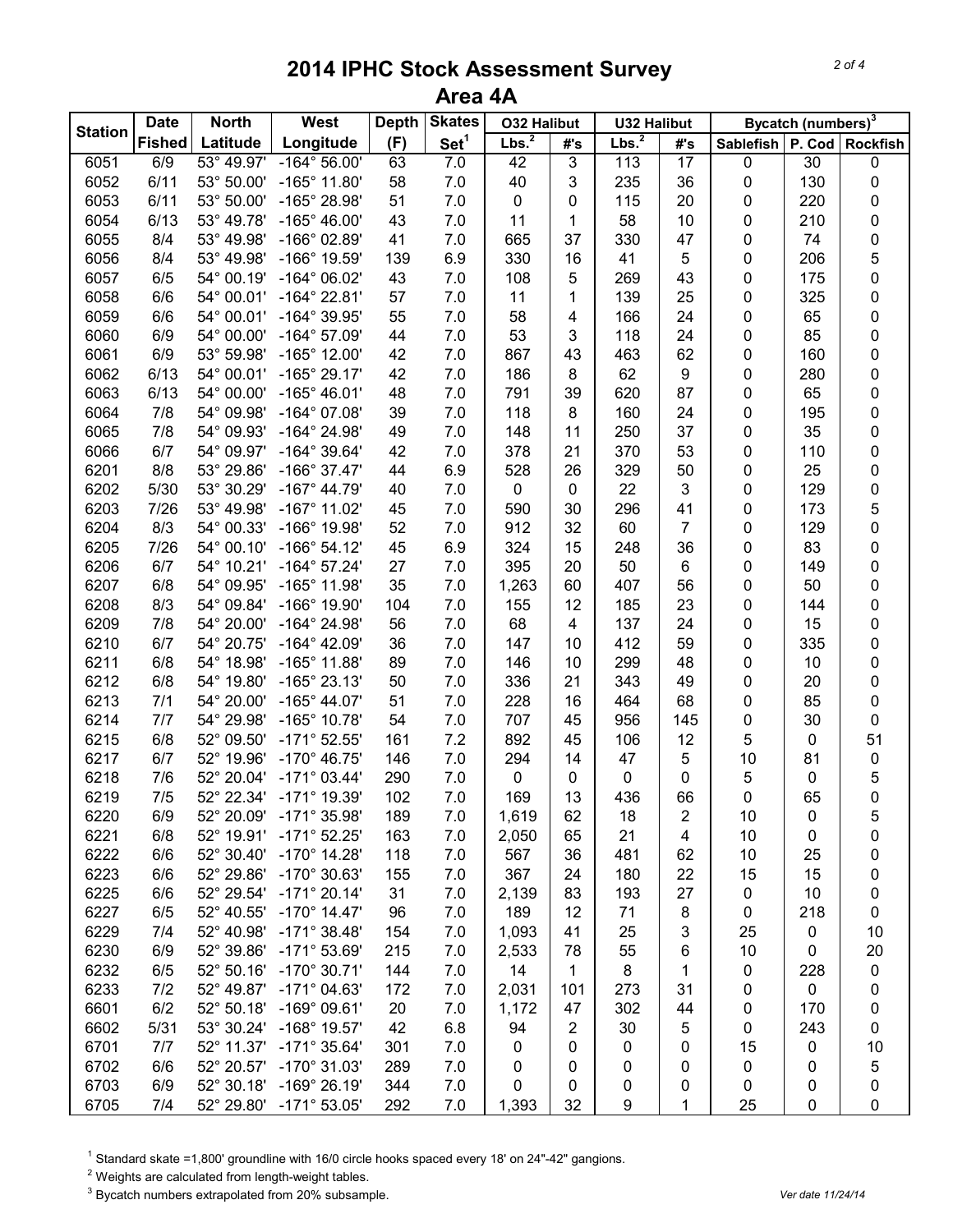|                | <b>Date</b>      | <b>North</b>        | West                    | <b>Skates</b><br><b>Depth</b><br><b>O32 Halibut</b> |                  | <b>U32 Halibut</b> |                 | Bycatch (numbers) <sup>3</sup> |                |                  |        |                     |
|----------------|------------------|---------------------|-------------------------|-----------------------------------------------------|------------------|--------------------|-----------------|--------------------------------|----------------|------------------|--------|---------------------|
| <b>Station</b> | <b>Fished</b>    | Latitude            | Longitude               | (F)                                                 | Set <sup>1</sup> | Lbs. <sup>2</sup>  | #'s             | Lbs. <sup>2</sup>              | #'s            | <b>Sablefish</b> | P. Cod | <b>Rockfish</b>     |
| 6706           | $\overline{7/6}$ | $52^{\circ} 39.94'$ | $-171^{\circ}$ 03.79'   | 302                                                 | 7.0              | 1,442              | $\overline{29}$ | $\overline{5}$                 | 1              | 5                | 0      | 0                   |
| 6708           | 7/2              | 52° 49.38'          | $-170^{\circ}$ 46.98'   | 279                                                 | 7.0              | 113                | 4               | 7                              | 1              | 0                | 0      | 5                   |
| 6710           | 5/31             | 53° 20.02'          | $-168°51.85'$           | 308                                                 | 7.0              | 2,452              | 77              | 9                              | 1              | 54               | 0      | 5                   |
| 7001           | 7/1              | 54° 29.94'          | $-165^{\circ}$ 44.00'   | 207                                                 | 7.0              | 112                | 9               | 239                            | 31             | 0                | 0      | $\mathsf{O}\xspace$ |
| 7002           | 7/2              | 54° 30.04'          | $-166^{\circ}$ 19.00'   | 275                                                 | 7.0              | 382                | 18              | $\pmb{0}$                      | 0              | 10               | 0      | 10                  |
| 7003           | 6/19             | 54° 29.97'          | $-166^{\circ}$ 36.12'   | 266                                                 | $7.0$            | 540                | 28              | 53                             | 6              | 30               | 0      | 10                  |
| 7004           | 6/19             | 54° 30.00'          | $-166°53.16'$           | 262                                                 | $7.0$            | 823                | 37              | 8                              | 1              | 15               | 0      | 10                  |
| 7006           | 7/6              | 54° 42.08'          | -165° 26.00'            | 121                                                 | 7.0              | 107                | 9               | 295                            | 41             | 0                | 65     | $\pmb{0}$           |
| 7007           | 7/6              | 54° 40.00'          | $-165^{\circ}$ 43.19'   | 183                                                 | 7.0              | 302                | 22              | 745                            | 94             | 0                | 0      | 0                   |
| 7008           | 7/5              | 54° 40.00'          | $-166°$ 01.03'          | 181                                                 | 7.0              | 215                | 16              | 516                            | 65             | 5                | 0      | $\mathbf 0$         |
| 7009           | 7/2              | 54° 39.83'          | $-166°$ 18.01'          | 179                                                 | 7.0              | 725                | 41              | 198                            | 23             | 0                | 0      | $\mathbf 0$         |
| 7010           | 6/19             | 54° 40.10'          | -166° 34.98'            | 185                                                 | 7.0              | 813                | 49              | 245                            | 27             | 0                | 0      | 0                   |
| 7011           | 6/27             | 54° 40.00'          | $-166°53.11'$           | 212                                                 | 7.0              | 1,209              | 70              | 137                            | 16             | 0                | 0      | $\mathbf 0$         |
| 7012           | 6/20             | 54° 40.05'          | $-167^{\circ}$ 10.01'   | 249                                                 | 7.0              | 326                | 16              | 18                             | 2              | 0                | 0      | 5                   |
| 7013           | 7/6              | 54° 50.07'          | -165° 24.99'            | 84                                                  | 7.0              | 38                 | 2               | 50                             | 9              | 0                | 20     | $\mathbf 0$         |
| 7014           | 7/5              | 54° 50.03'          | -165° 42.99'            | 85                                                  | 7.0              | 36                 | 3               | 244                            | 39             | 0                | 65     | 0                   |
| 7015           | 7/5              | 54° 49.94'          | -166° 00.02'            | 87                                                  | 7.0              | 49                 | 3               | 116                            | 15             | 0                | 55     | 0                   |
| 7016           | 7/4              | 54° 50.02'          | $-166^{\circ}$ 18.00'   | 91                                                  | 7.0              | 90                 | 6               | 14                             | $\overline{2}$ | 0                | 35     | 0                   |
| 7017           | 6/27             | 54° 50.00'          | -166° 34.94'            | 110                                                 | 7.0              | 755                | 33              | 55                             | 6              | 0                | 35     | $\mathbf 0$         |
| 7018           | 6/27             | 54° 50.00'          | $-166^{\circ}$ 52.02'   | 147                                                 | 7.0              | 926                | 44              | 118                            | 13             | 0                | 10     | 0                   |
| 7019           | 6/21             | 54° 50.00'          | $-167^{\circ}$ 10.00'   | 195                                                 | 7.0              | 2,988              | 171             | 378                            | 41             | 0                | 0      | 5                   |
| 7021           | 7/3              | 54° 59.82'          | $-166^{\circ}$ 34.02'   | 81                                                  | $7.0$            | 169                | 12              | 76                             | 10             | 0                | 25     | $\mathbf 0$         |
| 7022           | 6/26             | 54° 59.95'          | $-166^{\circ}$ 52.00'   | 86                                                  | 7.0              | 375                | 20              | 58                             | $\overline{7}$ | 0                | 60     | $\mathbf 0$         |
| 7023           | 6/21             | 55° 00.00'          | $-167^{\circ}$ 09.05'   | 97                                                  | 7.0              | 858                | 48              | 159                            | 20             | 0                | 74     | 0                   |
| 7024           | 6/21             | 55° 00.00'          | $-167^{\circ}$ 27.06'   | 163                                                 | 7.0              | 2,340              | 132             | 430                            | 47             | 0                | 5      | 0                   |
| 7025           | 7/3              | 55° 10.02'          | $-166^{\circ}$ 34.00'   | 78                                                  | 7.0              | 251                | 12              | 26                             | 3              | 0                | 49     | $\mathbf 0$         |
| 7026           | 6/26             | 55° 10.01'          | $-166°50.91'$           | 81                                                  | 7.0              | 296                | 14              | 76                             | 9              | 0                | 20     | 0                   |
| 7027           | 6/26             | 55° 09.99'          | $-167^\circ$ 08.84'     | 83                                                  | 7.1              | 949                | 47              | 229                            | 27             | 0                | 30     | $\mathbf 0$         |
| 7028           | 6/22             | 55° 09.98'          | $-167^{\circ}$ 25.91'   | 90                                                  | 7.0              | 943                | 52              | 245                            | 29             | 0                | 80     | $\mathbf 0$         |
| 7029           | 6/22             | 55° 09.84'          | $-167^{\circ}$ 44.00'   | 169                                                 | 7.0              | 896                | 64              | 393                            | 41             | 0                | 35     | $\mathbf 0$         |
| 7030           | 6/23             | 55° 20.01'          | $-167^{\circ}$ 43.95'   | 91                                                  | 7.0              | 793                | 42              | 231                            | 29             | 0                | 150    | $\mathbf 0$         |
| 7031           | 6/23             | 55° 20.01'          | -168° 01.25'            | 204                                                 | 7.0              | 126                | 8               | 71                             | 8              | 0                | 0      | 0                   |
| 7032           | 8/12             | 55° 30.04'          | -168° 00.25'            | 79                                                  | 7.0              | 158                | 8               | 58                             | 9              | 0                | 178    | 0                   |
| 7033           | 8/12             | 55° 29.99'          | -168° 18.23'            | 130                                                 | 7.0              | 54                 | $\overline{2}$  | 0                              | 0              | 0                | 30     | $\pmb{0}$           |
| 7034           | 8/18             | 55° 40.27'          | $-168°37.16'$           | 78                                                  | 6.9              | $\pmb{0}$          | 0               | $\mathbf 0$                    | 0              | 0                | 113    | 0                   |
| 7035           | 8/17             | 55° 50.17'          | -168° 36.35'            | 78                                                  | 6.9              | 43                 | $\overline{2}$  | 57                             | 9              | 0                | 83     | 0                   |
| 7036           | 8/18             | 55° 50.02'          | $-168^{\circ}$ 51.47'   | 119                                                 | 6.7              | 148                | 9               | 172                            | 22             | 0                | 104    | 0                   |
| 7037           | 8/17             | 56° 00.00'          | -168° 19.36'            | 87                                                  | 6.9              | 23                 | $\overline{2}$  | 164                            | 19             | 0                | 47     | 0                   |
| 7038           | 8/17             | 55° 59.99'          | -168° 37.20'            | 139                                                 | 6.9              | 14                 | 1               | 0                              | 0              | 0                | 44     | $\pmb{0}$           |
| 7039           | 7/20             | 55° 59.92'          | $-169°$ 48.01'          | 201                                                 | 7.0              | 77                 | 4               | 42                             | 5              | 10               | 69     | 25                  |
| 7040           | 7/21             | 56° 00.02'          | $-170^{\circ}$ 06.00'   | 102                                                 | 6.9              | 35                 | 2               | $\overline{7}$                 | 1              | 0                | 98     | 0                   |
| 7042           | 8/16             | 56° 10.11'          | $-168^\circ$ 19.07'     | 89                                                  | 6.9              | 141                | 6               | 94                             | 13             | 0                | 20     | 0                   |
| 7043           | 8/16             | 56° 10.09'          | $-168°37.01'$           | 173                                                 | 6.9              | 729                | 37              | 49                             | 5              | 0                | 49     | 0                   |
| 7044           | 8/16             | 56° 10.62'          | $-168^{\circ} 54.70'$   | 126                                                 | 6.8              | 145                | 10              | 18                             | 2              | 0                | 39     | 0                   |
| 7045           | 7/20             | 56° 10.00'          | $-169°$ 31.13'          | 268                                                 | 7.0              | 189                | 6               | 0                              | 0              | 0                | 0      | 10                  |
| 7046           | 7/6              | 56° 10.06'          | $-170^{\circ}$ 42.02'   | 84                                                  | 7.0              | 239                | 13              | 113                            | 14             | 0                | 105    | 0                   |
| 7049           | 7/23             | 56° 20.00'          | $-169°$ 13.05'          | 74                                                  | 6.9              | 60                 | 4               | 106                            | 16             | 0                | 93     | 0                   |
| 7201           | 7/7              | 54° 29.99'          | $-165^{\circ}$ 26.74'   | 50                                                  | 7.0              | 176                | 12              | 378                            | 63             | 0                | 55     | 0                   |
| 7202           | 7/7              | 54° 40.11'          | $-165^{\circ}$ 08.29'   | 45                                                  | 7.0              | 52                 | 4               | 244                            | 38             | 0                | 146    | 0                   |
| 7203           | 7/4              |                     | 54° 59.99' -165° 59.88' | 76                                                  | 7.0              | 359                | 20              | 75                             | 10             | $\pmb{0}$        | 55     | 0                   |

<sup>1</sup> Standard skate =1,800' groundline with 16/0 circle hooks spaced every 18' on 24"-42" gangions.

Weights are calculated from length-weight tables.

<sup>3</sup> Bycatch numbers extrapolated from 20% subsample. *Vertal and the strape of the strape of the three filtheria* **control of the strape of the strape of the strape of the strape of the strape of the strape of the strape o**